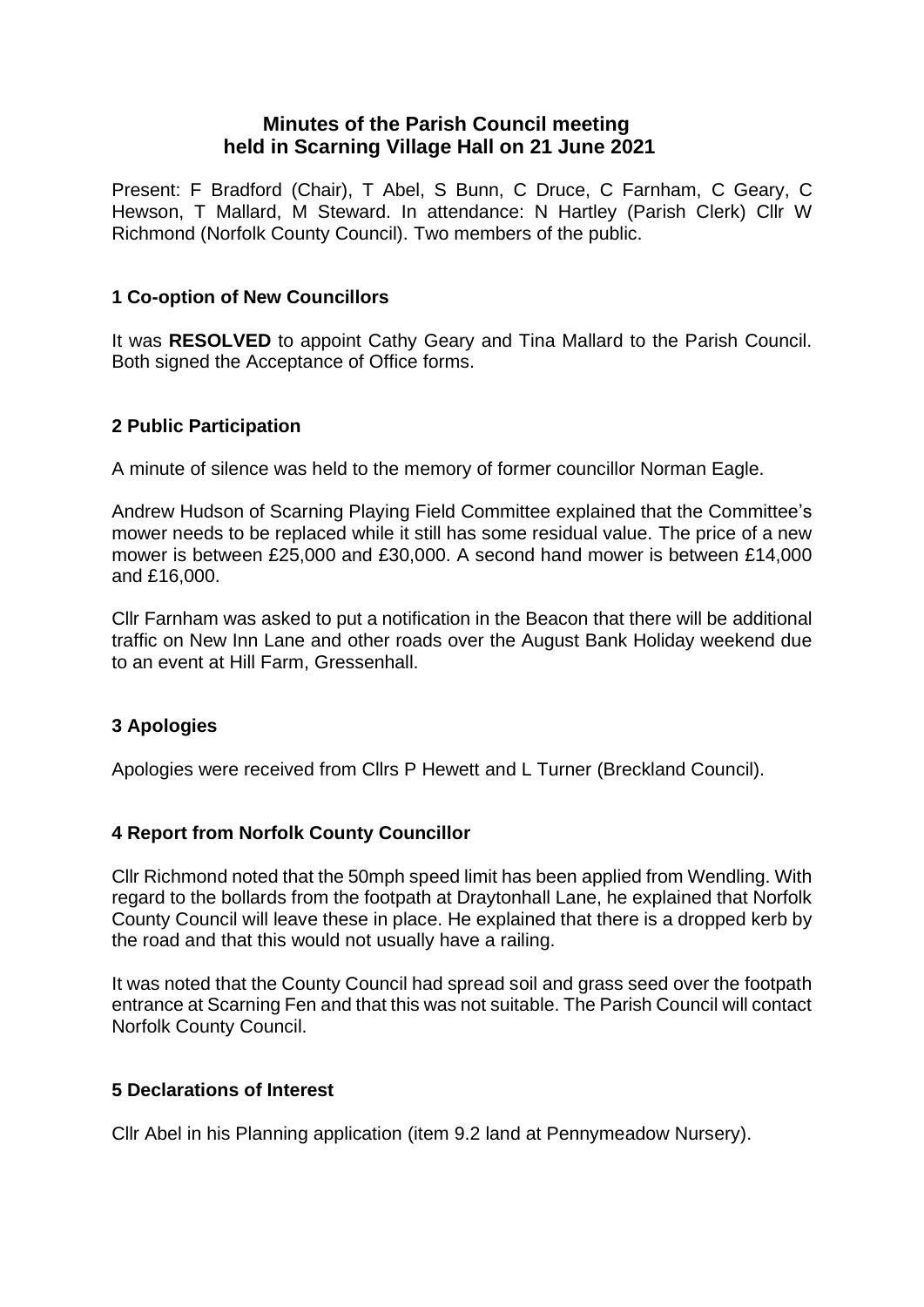Cllrs Farnham and Hewson as members of Scarning Playing Field Committee (item 6).

# **6 Scarning Playing Field Committee (re replacement mower)**

It was **RESOLVED** that the Playing Field Committee should seek funding in addition to the funds set aside by the Parish Council towards the cost of a new mower, and once that funding is in place the Parish Council will release the £9,000 it is holding. The Committee was asked to complete a grant application form and to submit the requested information with it in respect of the mower, including three quotes for the mower.

## **7 Minutes**

It was **RESOLVED** to approve and sign the minutes of the meeting held on 5 May 2021 as a true and accurate record.

## **8 Matters Arising**

None.

## **9 Planning**

9.1 Parish Council comments sent to Breckland Council

Willow Pond Farm, Church Farm Lane 3PL/2021/0723/HOU Single storey side extension No objection

9.2 Applications considered

Land at Pennymeadow Nursery, Podmore Lane 3PL/2021/0755/F New dwelling and garages with ancillary accommodation over

No objection, subject to a condition being added that the garages cannot be sold as separate dwellings.

Asam Investment Ltd, 3 Scarning Fen 3PL/2021/0851/HOU Double storey side extension, installation of septic tank at rear of property

No objection, subject to the septic tank being considered suitable.

#### **10 Finance**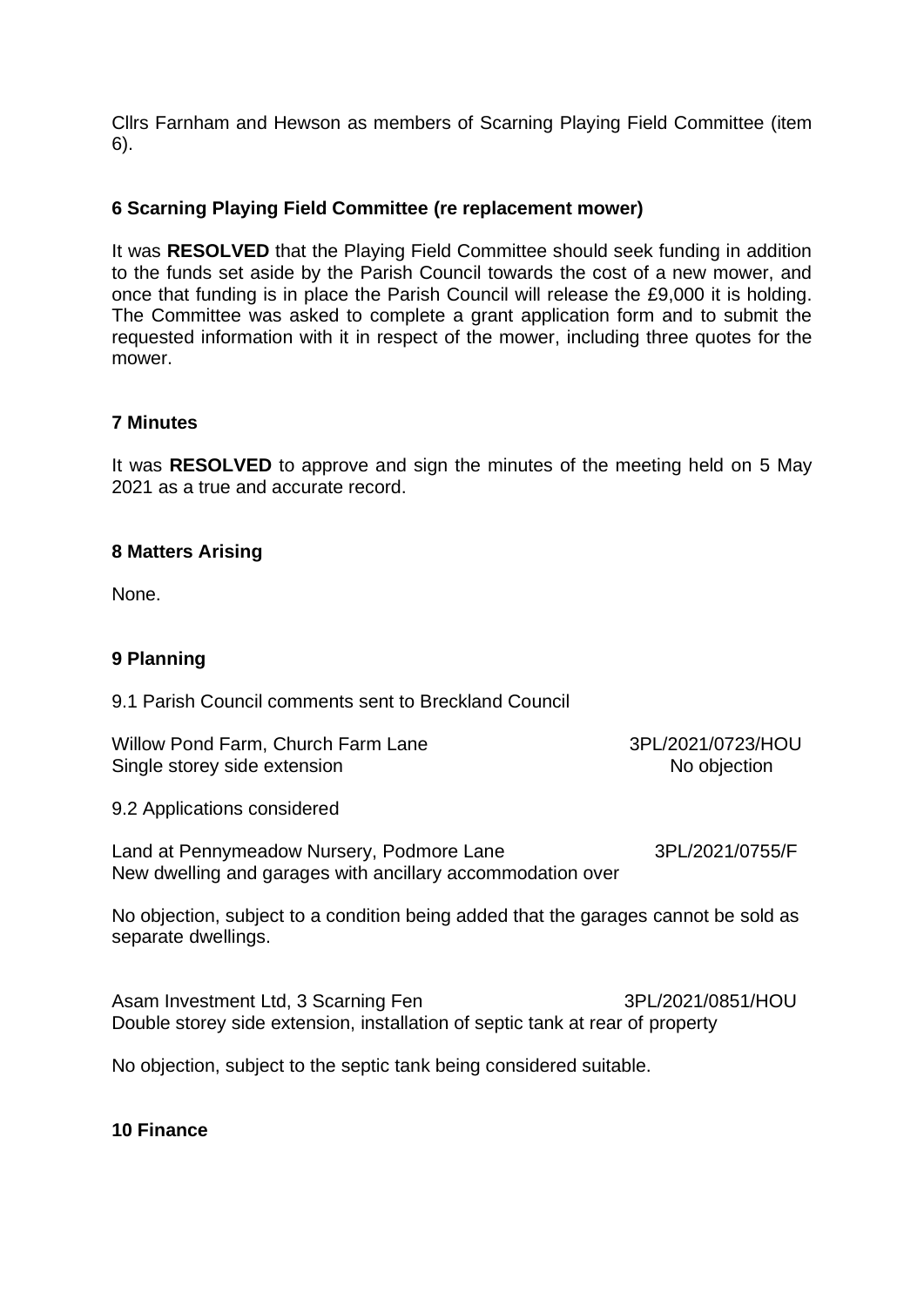10.1 It was **RESOLVED** to make the following payments in accordance with the Budget:-

N Hartley, clerk's salary, £729.65 BHIB Ltd, insurance policy premium, £607.34 Norfolk Parish Training & Support, chairing meetings course, £60 SCS Accounting Solutions, internal audit fee, £120 N Hartley, reimbursement for Council envelopes and stamps, £10.21 N Hartley, reimbursement for replacement key to Gorse Close gate, £4 Mansfield Fencing, install French drains at Water Meadows (Blackthorn Drive) and repair fence at Ted Ellis play area, £445 S Goldsworthy, reimbursement for flowers for flower boxes, £34.47 TOP Garden Services, cutting grass verges and water meadows, £531 TOP Garden Services, cutting grass in Scarning churchyard, £180 NGF Play Ltd, replace swing seat at Blackthorn Drive play area, £138.38

10.2 The following payments had been received:-

HMRC, Vat refunded to Parish Council, £5,058.43 The Willmaker, advertisement in the Beacon, £150

10.3 The meeting received a report of Actual to Budgeted expenditure

10.4 The completion of the internal audit was noted.

## **11 Standing Orders**

It was **RESOLVED** to remove the temporary Standing Orders that were added to support the Coronavirus Act 2020.

#### **12 Clerk's Report**

The meeting received a copy of the clerk's report.

## **13 Parish Council Scanner**

It was **RESOLVED** to purchase a new scanner/photocopier to replace the Council's existing photocopier. The existing copier will be offered to the school.

#### **14 Green Lane**

It was noted that Norfolk County Council will temporarily close Green Lane for three months from mid October and carry out works to repair the path. It was **RESOLVED** to apply to Norfolk County Council to change the status of Green Lane to a bridlepath/public footpath.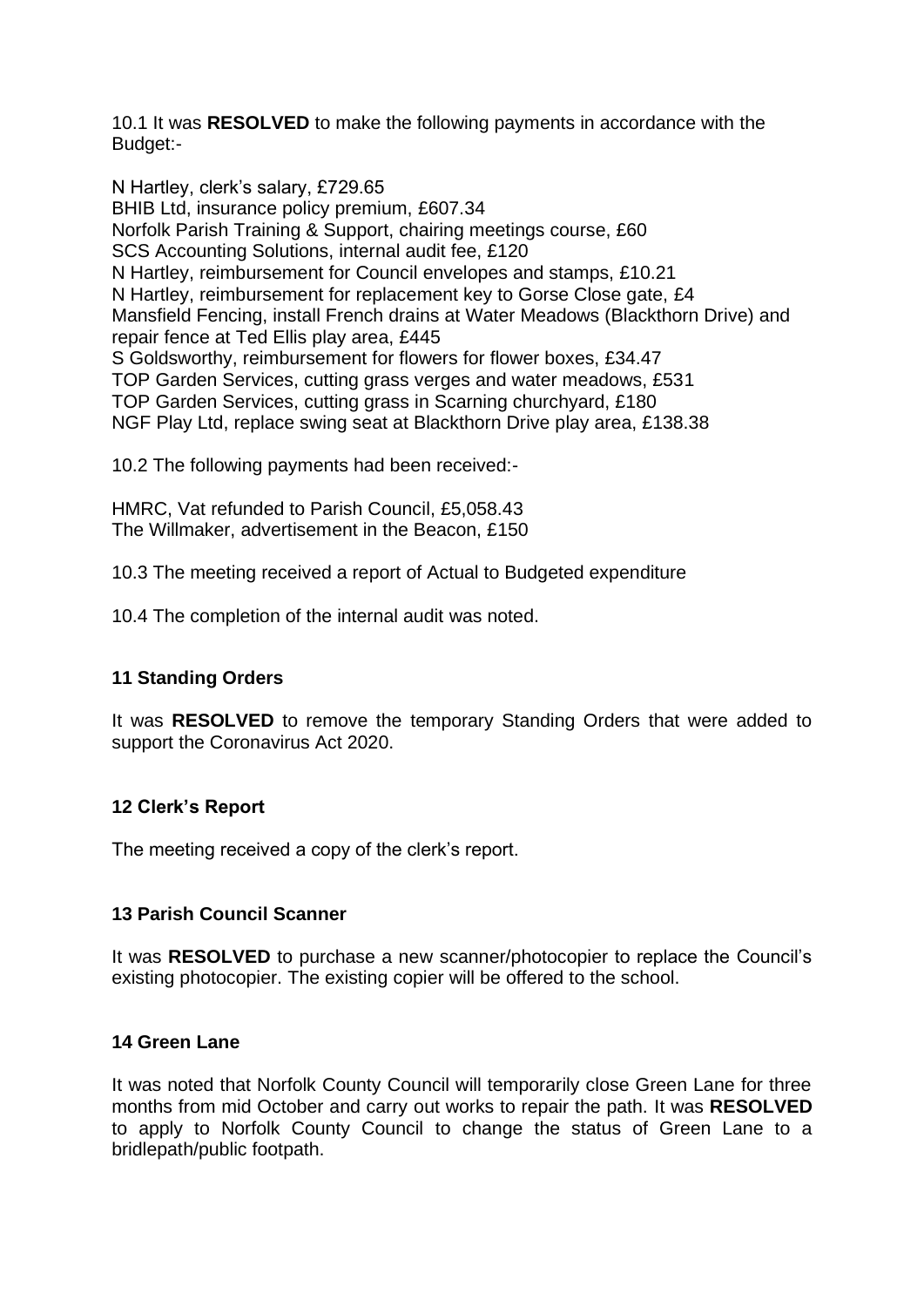## **15 Speed Limit Change on Fen Road**

It was noted that Norfolk County Council has declined the Parish Council's request for a speed limit change, but has programmed works to protect the bank at the junction of Fen Road with the Broadway.

Cllr Richmond will ask if safety barriers can be installed near the junction of the two roads. The Council requested if one of its members (Cllr Abel or Cllr Hewson) can meet the engineer.

#### **16 Dereham Road Speed Limit**

The Council considered a request to reduce the speed limit on Dereham Road. It was noted that a Speed Watch group is being established and that this may help reduce the speed of traffic.

## **17 Speed Watch Group**

Cllr Hewson noted that paperwork for the group needs to be returned.

#### **18 Bus Shelter (Parish Partnership Scheme) Dereham Road**

The Council considered three quotes for the appointment of a contractor to install a new bus shelter on Dereham Road (near the Village Hall) under the Parish Partnership Scheme. It was **RESOLVED** to appoint GW Shelter Solutions.

## **19 Dereham Road Footpath**

Cllr Farnham noted that the surface of the footpath from Black Horse Close to the village sign layby needs restoring/repairing. It was noted that the footpath is the responsibility of Norfolk County Council. Cllr Richmond will ask if the footpath can be restored/repaired.

## **20 Replacement Tree in Beacon Lay by**

The Council considered a proposal to plant a tree to replace the old Beacon in the village sign layby. It was **RESOLVED** to plant a tree in the autumn and for Cllr Abel to investigate suitable species and prices.

## **21 Village Appraisal**

It was noted that a Village Appraisal can cost around £4,000 of which the Council would pay half. It was **RESOLVED** to canvas the views of residents in the Beacon and